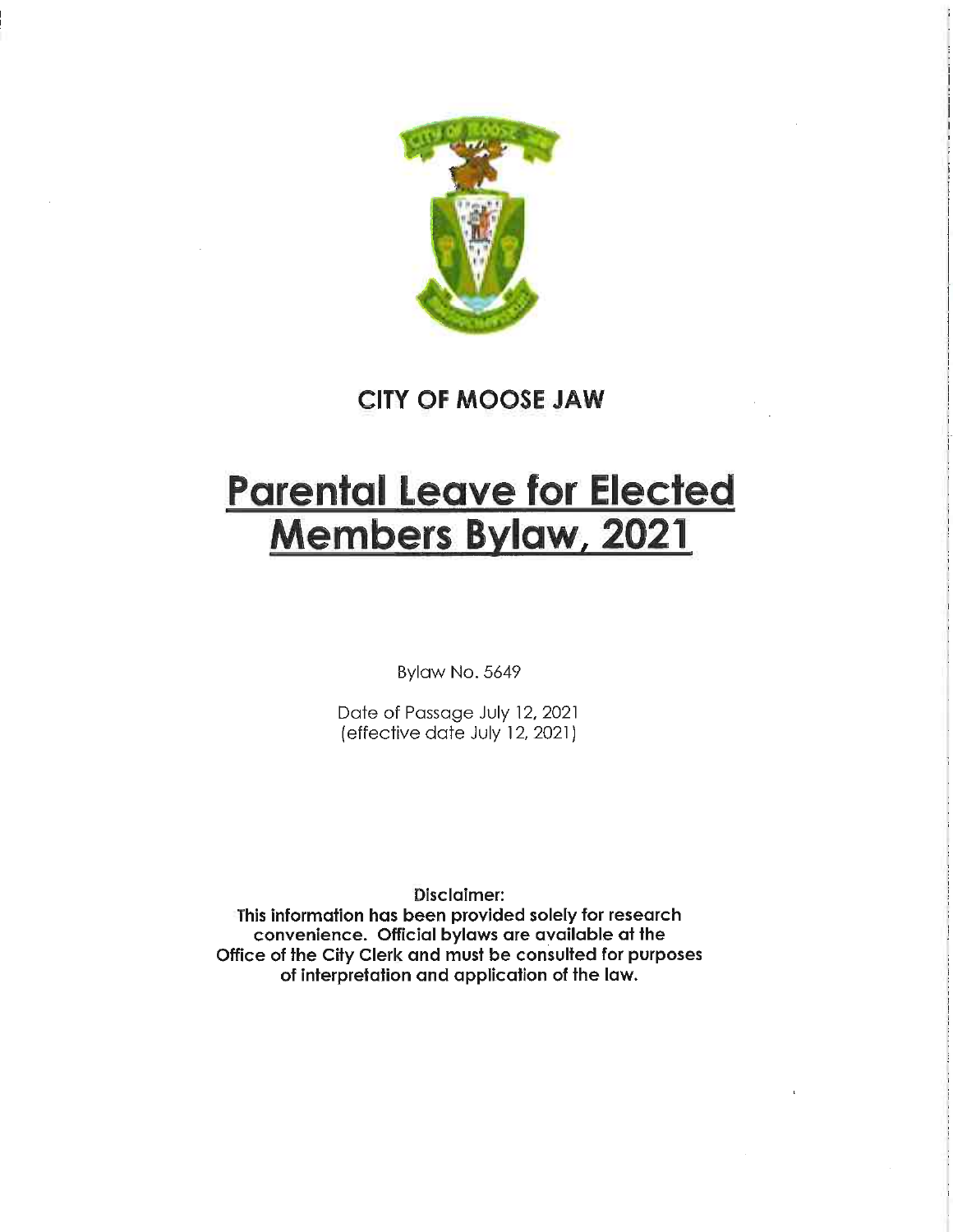#### BYLAW NO. 5649

# PARENTAL LEAVE FOR ELECTED MEMBERS BYLAW, 2021

The Council of the City of Moose Jaw in the Province of Saskatchewan, enacts as follows:

#### Title

This Bylaw shall be referred to as the "Parental Leave for Elected Members  $\mathbf{1}$ Bylaw, 2021".

#### Purpose

2 The purpose of this Bylaw is to establish a policy to ensure parental leave for Members of Council without the need for Council to pass a motion approving each absence in accordance to section 120(1)(c) of The Cities Act.

#### Parental Leave for Elected Members Policy

3 Members of Council and City Administration are responsible for adhering to the parameters of the Parental Leave for Elected Members Policy, attached as Schedule A, to this Bylaw.

#### Coming info Force

4 This Bylaw comes into force on the day of passage.

MAYOR CITY CLERK

READ A FIRST TIME the 12<sup>th</sup> day of July 2021.

READ A SECOND TIME the 12fh day of July 2021.

READ A THIRD TIME the 12<sup>th</sup> day of July 2021.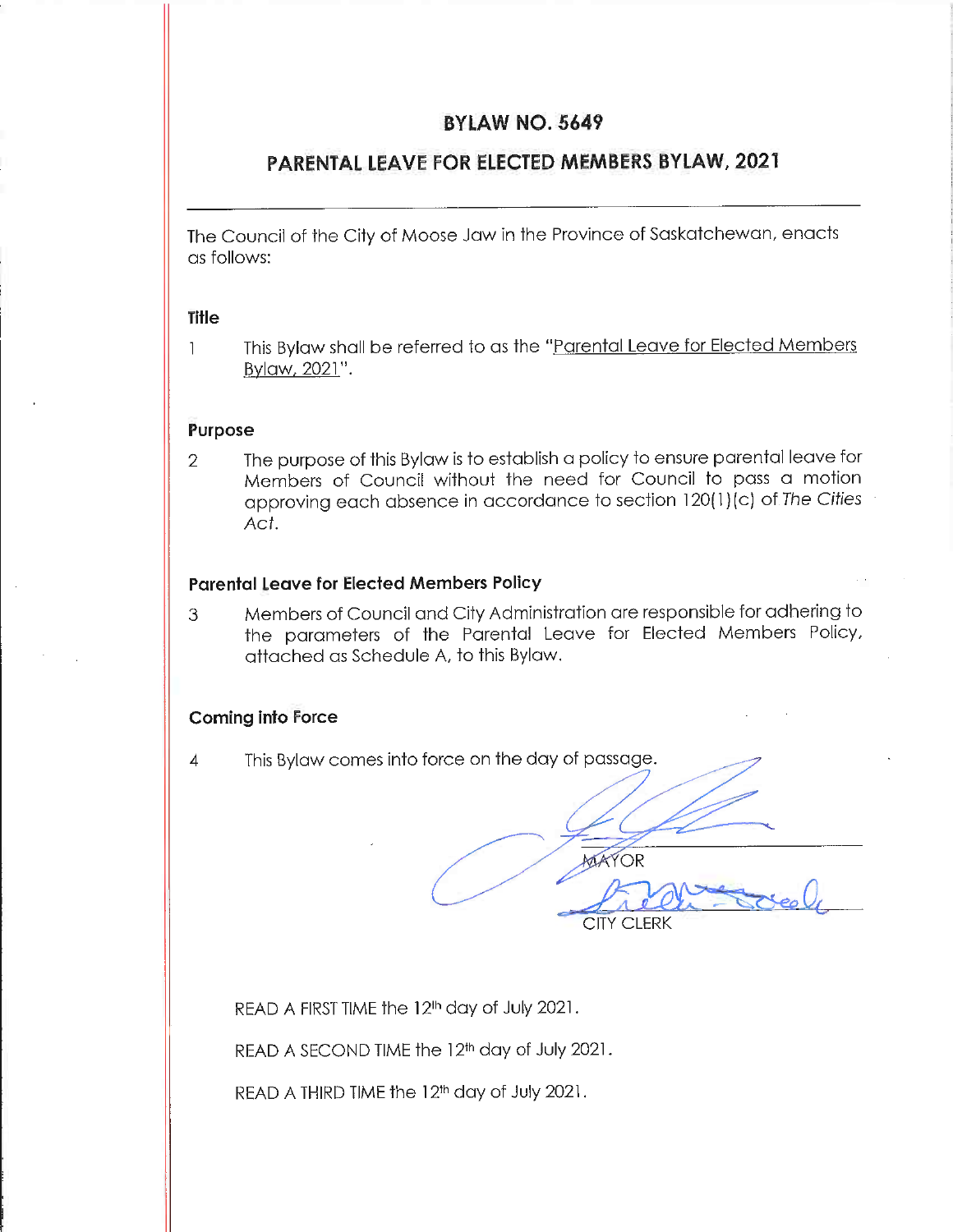# SCHEDULE A City of Moose Jaw POLICY



^0" NO/.

| POLICY:             | <b>PARENTAL LEAVE FOR</b><br><b>ELECTED MEMBERS</b>                                                                       | <b>POLICY NO.:</b>     | CCL-001-2021 POY       |  |
|---------------------|---------------------------------------------------------------------------------------------------------------------------|------------------------|------------------------|--|
| <b>POLICY Owner</b> | <b>City Clerk's Office</b>                                                                                                | Approved on:           |                        |  |
| Approved by:        | City Council<br>Resolution #2021-07-12-796<br>Bylaw No. 5649, Parental<br>Leave for Elected Members<br><b>Bylaw, 2021</b> | <b>Effective Date:</b> | July 12, 2021          |  |
| Last Reviewed:      |                                                                                                                           | <b>Next Review:</b>    | <b>January 3, 2024</b> |  |

#### 1. Pu pose

- This Policy provides guidance on Pregnancy and/or Parental Leaves for Members  $1.1$ of Council in a manner that respects a Member's statutory role as an elected representative.
- The purpose of this Policy is to establish the procedure for declaring the leave  $1.2$ and to identify the remuneration package and other administrative matters.

# 2. Application

2. This Policy applies to any Member of Council who is absent from meetings of Council for twenty (20) consecutive weeks or less as a result of the Member's pregnancy, the birth of the Member's child, the adoption of a child by the Member, or parental leave by the Member.

# 3. Definitions

- 3.1 "Act" means The Cities Act and amendments thereto.
- $3.2$ "City" means the Corporation of the City of Moose Jaw.
- 3.3 "City Clerk" means the person duly appointed as City Clerk as per the City's Administration Bylaw, or the designate of the City Clerk.
- 3.4 "Mayor" means the chief elected official. If the Mayor takes Parental Leave, any references in this policy to the Mayor shall be deemed to refer to the Deputy Mayor.
- $3.5$ "Member of Councii" means an elected member duly elected pursuant to the provisions of The Locaf Government Election Act, 2015 and includes the Mayor.
- 3.4 "Parental Leave" means a period of time during which an elected Member of Council may be absent from all Council and Council Committee meetings, and any other duties assigned to the Councillor by Council.
- $3.7$ "Parental Leave Agreement" means a written commitment described in Section 7.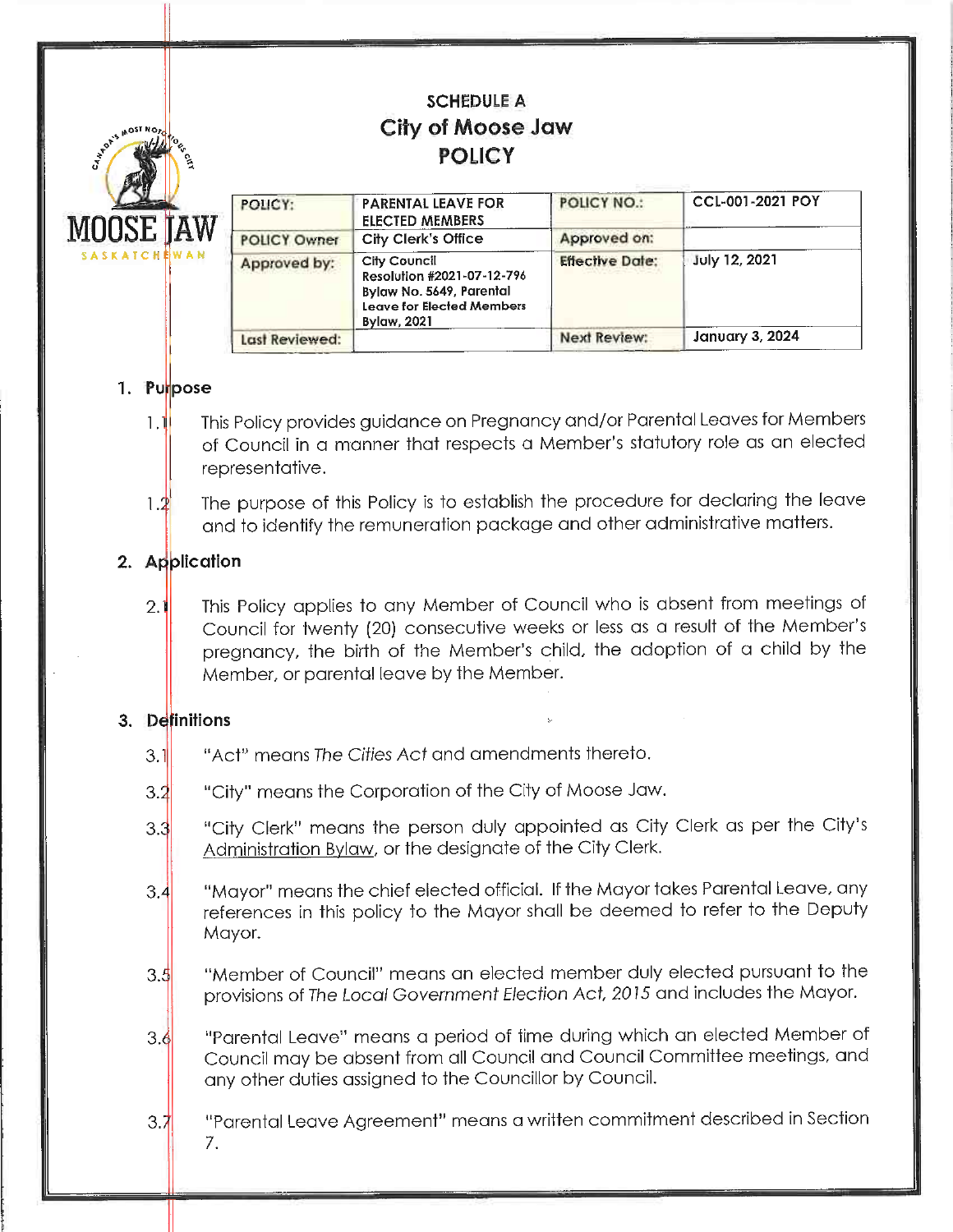3.8 "Remuneration" means salaries, indemnities, honourariums, and allowances paid to a Member of Council.

#### 4. Scope

- 4.1 The City will support Pregnancy and/or Parental Leaves of Members of Council in accordance with the following principles and provisions:
	- a. A Member of Council is elected to represent the interests and well-being of the municipality and their constituents.
	- b. A Member's Leave does require Council approval, acknowledging the Member's twenty (20) weeks of Leave; however, their office cannot be declared vacant os a resuit of the Leave.
	- c. A Member on Leave shall continue to receive all remuneration and continue to have expenses paid in accordance with any Council expense policy.
	- d. The Member is entitled to continue to receive communication from Council (Council packages, email, meeting invitations), as if the Member were not on Leave, in accordance with the wishes of the Member.
	- e. A Member on Leave reserves the right to participate as a Member of any time during their Leave.
	- f. Members of Council on Leave may participate in events, conferences, committee meetings, constituent meetings or respond to communications at the level they determine, utilizing an out of office email feature to identify they are on leave, the level of service offered and an alternate contact if required.
	- g. Legislative and administrative matters requiring action during a Member's Leave should be addressed in a manner that is consistent with the Member's wishes subject to hormol practices and policies.
	- h. Council may make temporary appointments to fill any vacancies created by the Leave of the Member.
	- i. At any point during a Member's Leave, the Member will provide written notice to the City Clerk and Mayor if they wish to return to such appointments. Any temporary appointments will be revoked, effective the date of return of the Member, allowing the member to resume exercising their statutory role in this regard.
	- j. A Member on Leave has the right to exercise his or her delegated authority at any time during their Leave.
	- k. A Member of Council shall be entitled to two (2) twenty (20) consecutive weeks Leave per Term of Council.
	- I. If a Member of Council is absent from a meeting due to pregnancy and/or parental leave, the City Clerk will record the reason for the absence in the minutes of the meeting.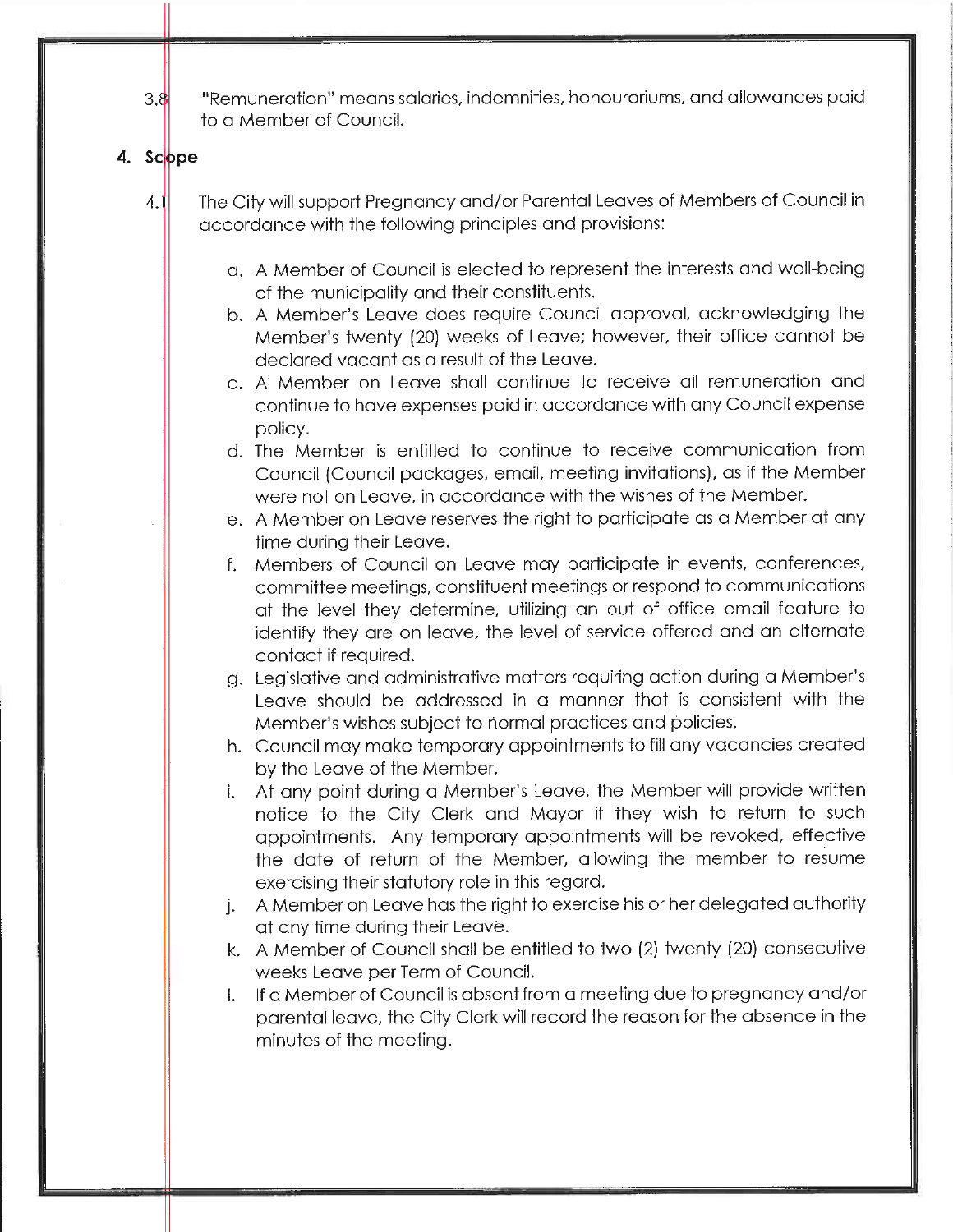#### 5. Length and Period of Leave

- 5.1 Parental Leave taken under this policy shall not exceed twenty (20) consecutive weeks.
- $5.2$ Parental Leave may commence prior to or after the birth or adoption of the Council member's child, but must commence no earlier than six (6) weeks prior to the estimated date of delivery or adoption of the child, and no later than twelve (12) weeks after the day that the child is born or adopted by the Council member.
- 5.3 The request for an extended Leave is deemed outside the scope of this Policy. An extension to the approved Parental Leave may be granted with the support of the majority of Council by resolution.

#### 6. Nd ice of Parental Leave

- $6.1$ Unless exigent circumstances exist, a Member of Council must provide six (6) weeks' written notice to the City Clerk and Mayor advising that they intend to take Parental Leave.
- $6.2$ The written notice required must include:
	- a. The start date of Parental Leave.
	- b. The anticipated length of Parental Leave, including date of return.
	- c. If the Council member was unable to provide six (6) weeks' written notice, the general nature of the exigent circumstances.

# 7. Terms of Parental Leave

- $7.1$ After providing written notice required by Section 6, and before commencing Parental Leave, the Member of Council must submit a signed Parental Leave Agreement to the City Clerk and Mayor that includes:
	- a. The tasks and duties, if any, that the Member of Council intends to continue to perform during all or part of the Parental Leave as set out in Section 4.
	- b. Describe how tasks and duties that the Member of Council does not intend to continue to perform during Parental Leave will be performed during the Parental Leave, which may involve, without limiting the generality of the foregoing, certain tasks or duties being performed by another Council member.
	- c. Any workplace accommodations requested for the durotion of the leave or following the leave.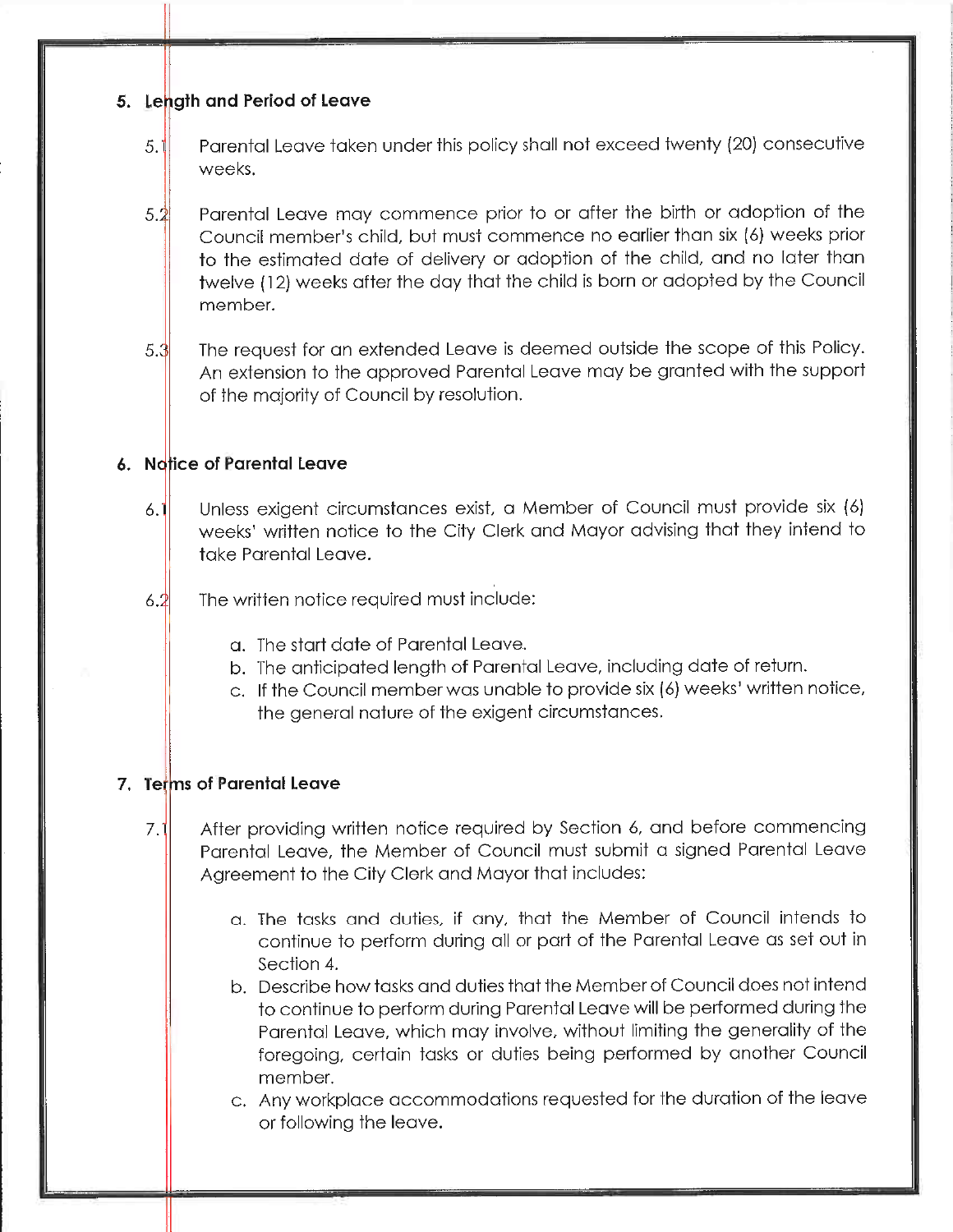- 7.1 A Member of Council may revise their Parental Leave Agreement during Parental Leave by submitting a revised Parental Leave Agreement to the City Clerk and Mayor.
- 7. A Member of Council shall comply with their Parental Leave Agreement.

#### 8. Representation of the City

If a Member of Council taking Parental Leave is a Council appointed member of 8.1 a committee, board or other body, and the Council Member's Parental Leave Agreement does not provide that the Council Member will continue to serve as a member of the committee, board, or other body during Parental Leave, Council shall, subject to any restrictions in the governing documents of the committee, board, or other body, appoint an alternate representative to the committee, board or other body during the Council Member's Parental Leave.

#### 9. Remuneration and Benefits

- 9. During the first six (6) weeks of Parental Leave, a Member of Council shall receive the full remuneration that the Member would have otherwise received.
- $9.2$ For the remaining time period of the Leave, a Member of Council shall receive a percentage of the remuneration that the Member would have otherwise received as follows:
	- a. 0% if the Member does not perform any duties during Parental Leave.
	- b. 30% if the Member prepares for and attends, either in person or using a communication facility, all Council meetings.
	- c. 25% if the Member prepares for and attends, either in person or using a communication facility, all Standing Committees.
	- d. 25% if the Council member prepares for and attends, either in person or using another form of electronic communication, all committees, boards, or other body meetings that the Member has been appointed to represent Council.
	- e. 20% if the Member attends constitutiency events and regularly responds to constitutiency matters by telephone or electronic mail.
- $9.3$ For the purposes of Section 9.2, a Council member may perform some or all of the duties described in subsections (a) through (e), and shall receive remuneration for each duty performed for each week the duties are performed.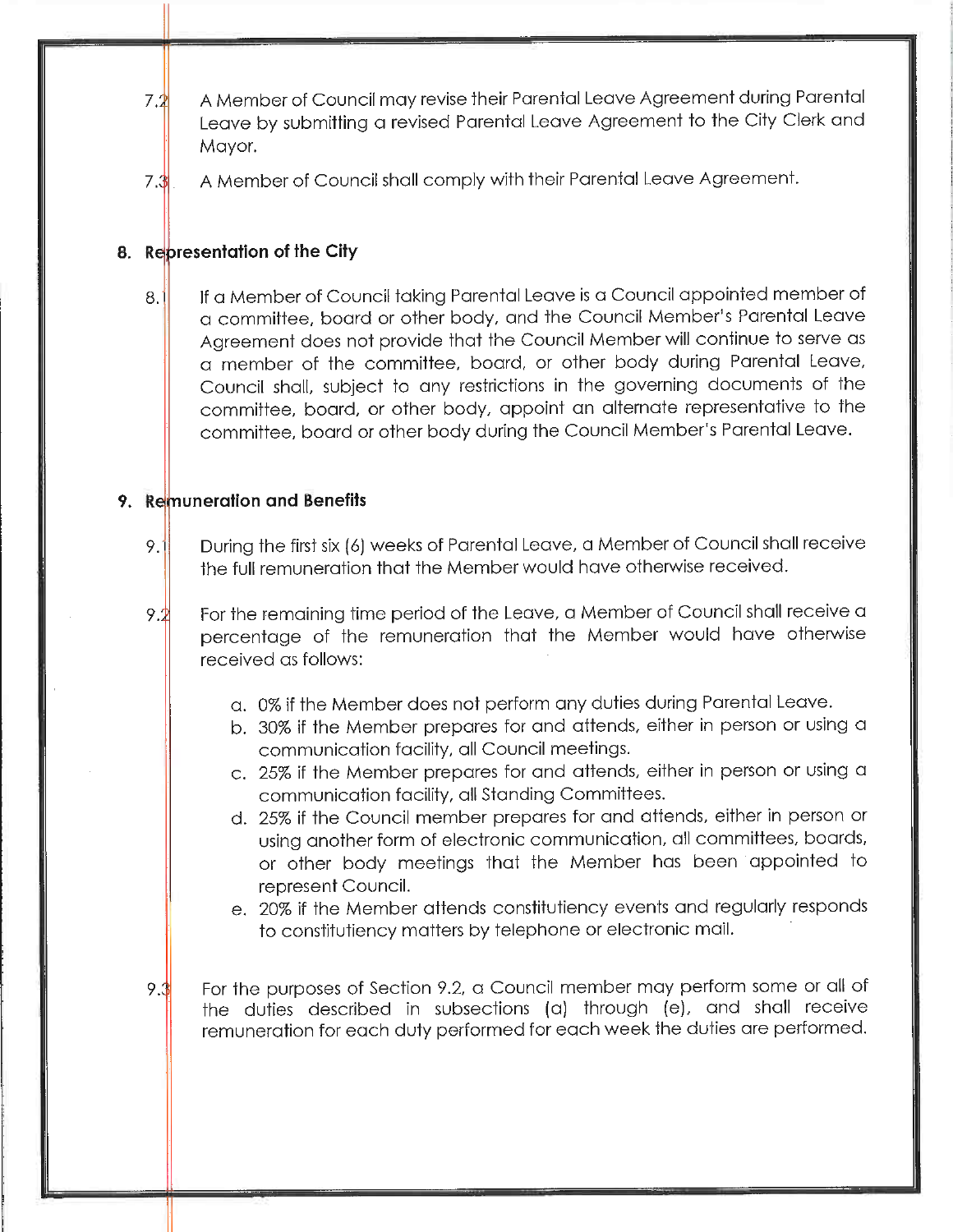# 10. City Clerk's Role

- $10$ | $1$ The City Clerk may delegate any power, duty or function under this Policy.
- $10^{12}$ On request, the City Clerk will provide assistance to a Member of Council to prepare a Parental Leave Agreement required under Section 7 and as attached to this Policy.
- $10\sqrt{3}$ For the limited purpose of confirming that the Member of Council is performing duties in order to receive partial remuneration during all or part of the Parental Leave, the City Clerk may make reasonable inquiries of the Council member during Parental Leave.
- $10.4$ The City Clerk's Office shall publish a written description of the Parental Leave Agreement on the City's website.

#### 11. Data Protection

When managing a Members maternity, paternity, shared parental or adoption 1 T UT leave request, the Council Member's personal data collected in accordance the Local Authority and Freedom of Information and Protection of Privacy Act (LA FOIP) [Section 23] from the point the request is received is held securely and accessed by, and disclosed to individuals only for the purposes of managing the request. Inappropriate access or disclosure of shall constitutes a data breach and will be reported immediately to the Member of Council on Leave and the Office of the Saskatchewan Information and Privacy Commissioner. It may also constitute a disciplinary offence which will be dealt with under the City's Code of Conduct poiicies.

# 12. Review

- $12$ || This Policy shall be brought forward for review at the beginning of January in the year that an municipal election is being held, when relevant iegislation is amended, and at any other time that Council considers appropriate to ensure that it remains current and continues to accurately reflect the standards of Council.
- 12 p The Administrative Review Officer may investigate complaints against Members related to this Policy.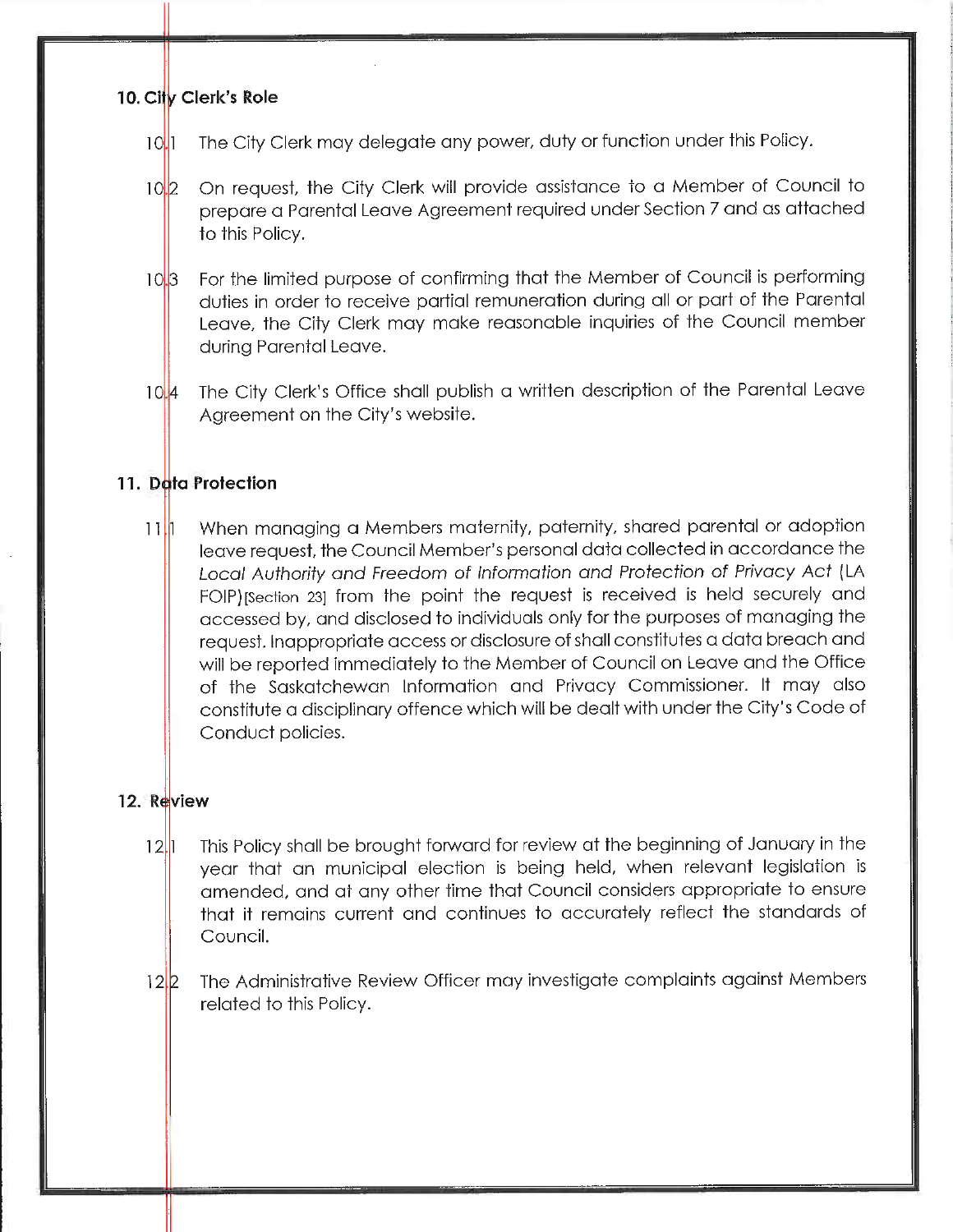# | 3. Se<mark>y</mark>erability

 $13$ || If any portion of this Policy is declared invalid by a court of competent jurisdiction, then the valid portion must be severed and the remainder of the Policy is deemed valid.

 $\sim 10^7$ 

# 14. Effective Date

 $14$ | This Policy shall come into force and effect when it receives final approval by City Council.

APPROVED Sull  $\subset$ **City Manager's Signature:**  $\theta$ ler

 $\overline{\phantom{a}}$ 

 $\cdot$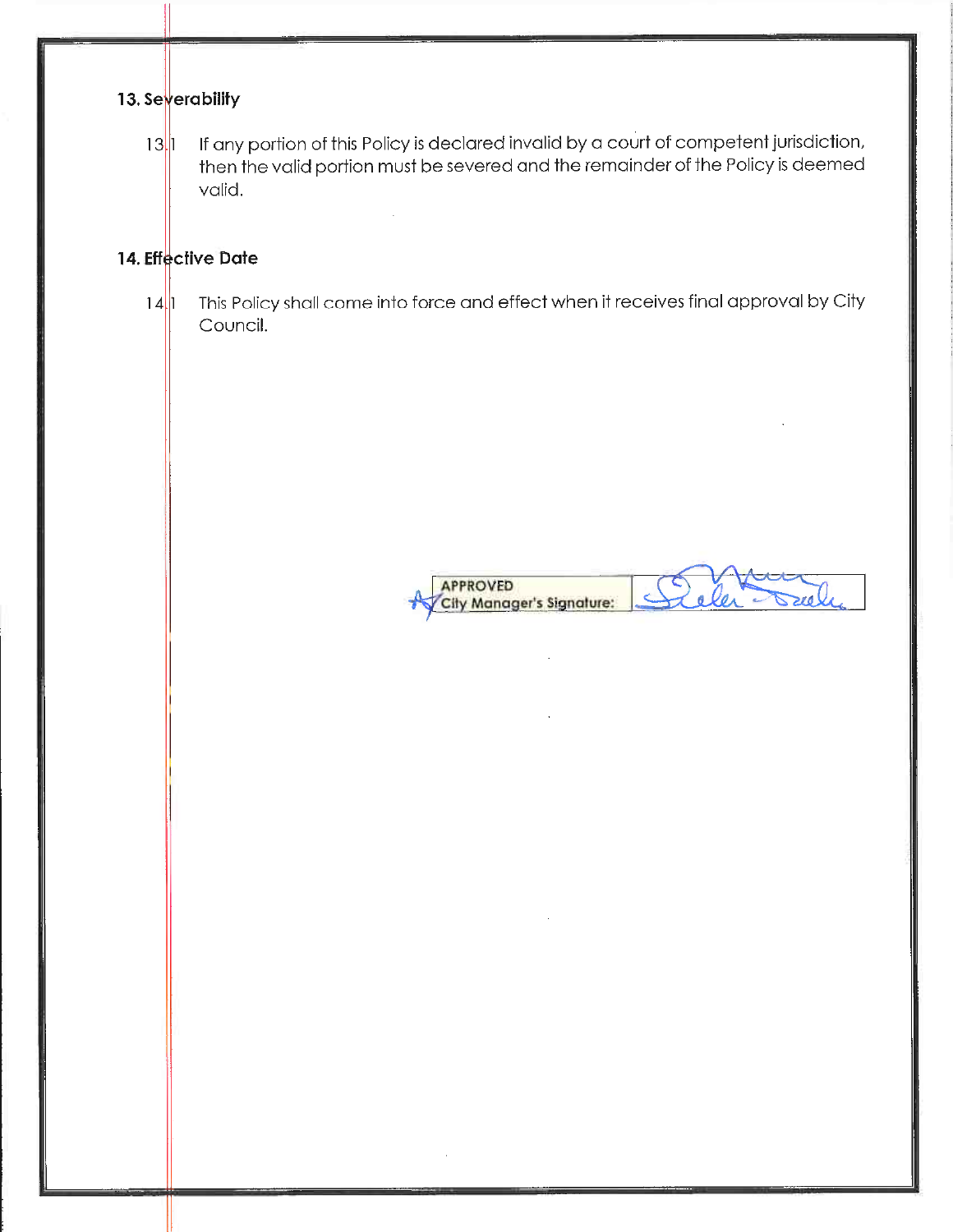#### MEMBER OF COUNCIL REQUEST FOR LEAVE OF ABSENCE

While completing this form, please refer to Parental Leave for Elected Members Policy CCL-001-2021 POY if the request for a leave is as a result of the member's pregnancy, the birth of the member's child or the adoption of a child by the member.

#### 1. PREGNANCY OR PATERNITY LEAVE UP TO 20 WEEKS

Complete this section of the Leave of Absence if the Leave is for less than 20 consecutive weeks.

M^hnber of Council Name: Ledve Begin Date: <u> 1980 - Jan Barat, amerikan bahasa perang berakhir pendada perang perang perang perang perang perang perang pe</u> Explected Date of Return:

#### $2.$ EXTENDED LEAVE OF ABSENCE

Complete this section if the Leave of Absence will be for more than 20 consecutive weeks. Please notle, a leave request ot more than 20 weeks will be brought to Council for consideration in a sta<mark>t</mark>t report prepared by the City Clerk.

| Member of Council Name: _ |
|---------------------------|
| Leave Begin Date:         |
| Expected Date of Return:  |

#### $3.$ LEAVE ADMINISTRATION

**a. H**lease indicate the tasks and duties, it any, you are intending to continue to perform during all <mark>i</mark>pr part of the Parental Leave

 $\Box$  Attend City Council meetings in-person or by video conferencing

D Attend Standing Committee meetings in-person or by video conferencing.

D representative. Attend all committee, boards or other body meetings as appointed to as Council's

a| representative. Please indicate which committees, boards or other boay meetings intending to commue to represent during the Leave Attend some committee, boards or other body meetings as appointed to as Council's

Attend constituency events as available.  $\Box$ 

 $\Box$  I will not be attending any of the above

b. Would you like to continue to receive all Council, Standing Committee and Advisory Committee agendas while on leave?

 $\Box$  Yes  $\Box$  No

**c.** Will you initiate an out of office message during the leave? If yes, indicate Member of Counc or <mark>s</mark>tatt person to be identified as alternate contact for out of office message

 $\Box$  Yes  $\Box$  No Alternate Contact: